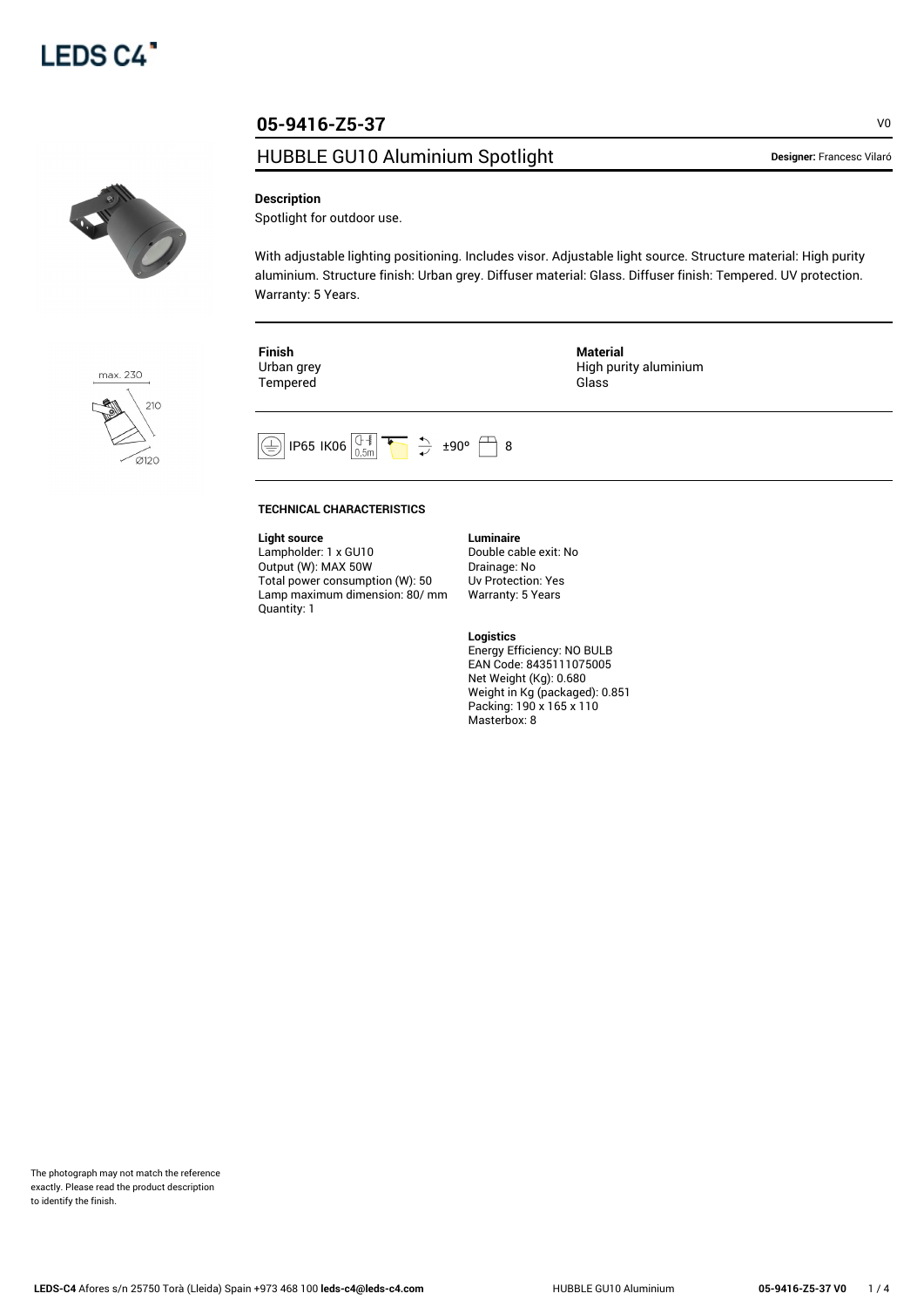

# **OPTIONAL ACCESSORIES**

Þ

# **71-9487-Z5-Z5**

3x1 Pole

Structure material: Galvanized steel Dimensions: 0 x x 830 Net Weight (Kg): 0.000

#### **71-9746-05-05**



Attachment

Structure material: Polycarbonate Net Weight (Kg): 0.110



#### **71-9487-Z5-Z5V1**

Structure material: Galvanized steel Net Weight (Kg): 0.790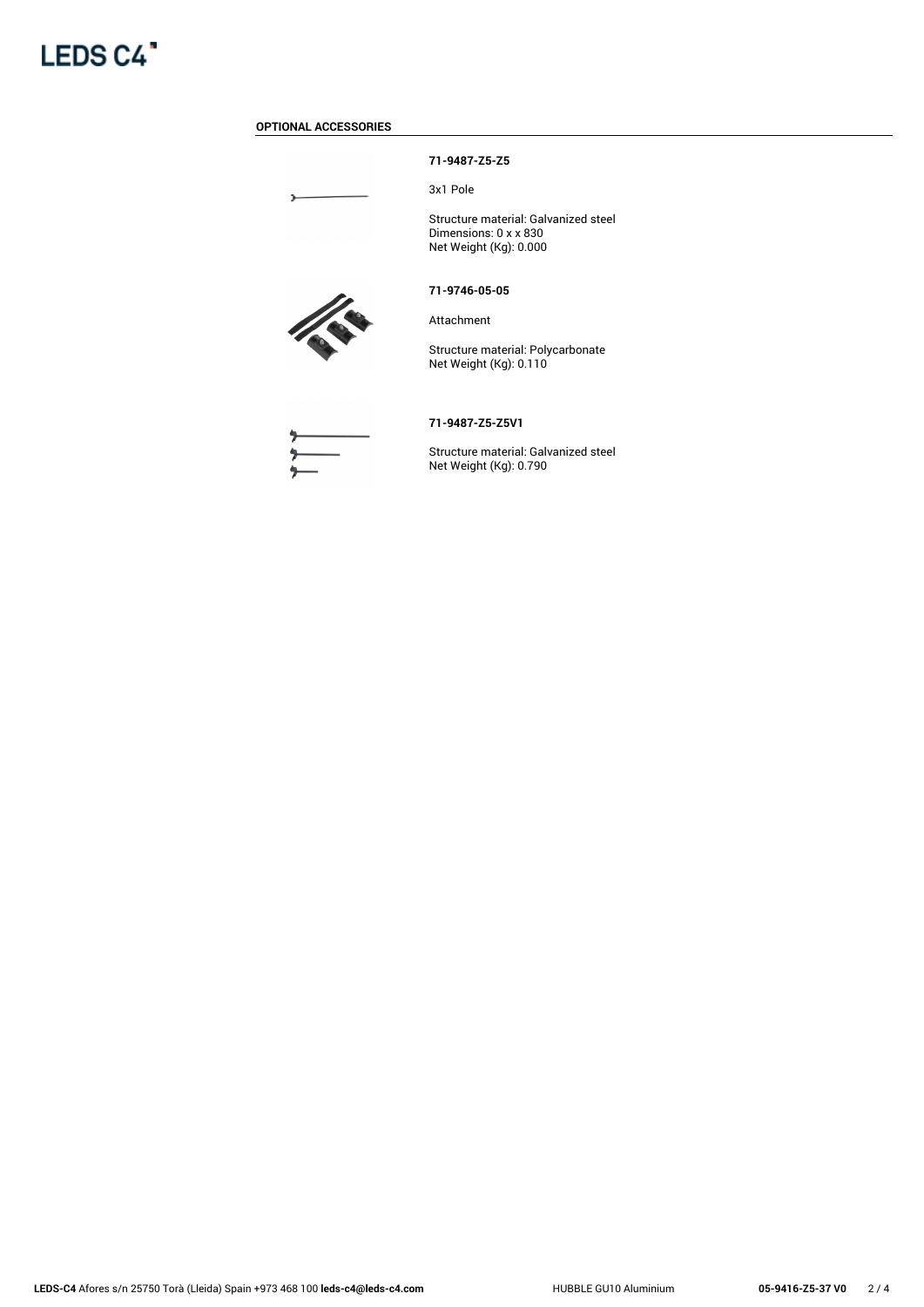